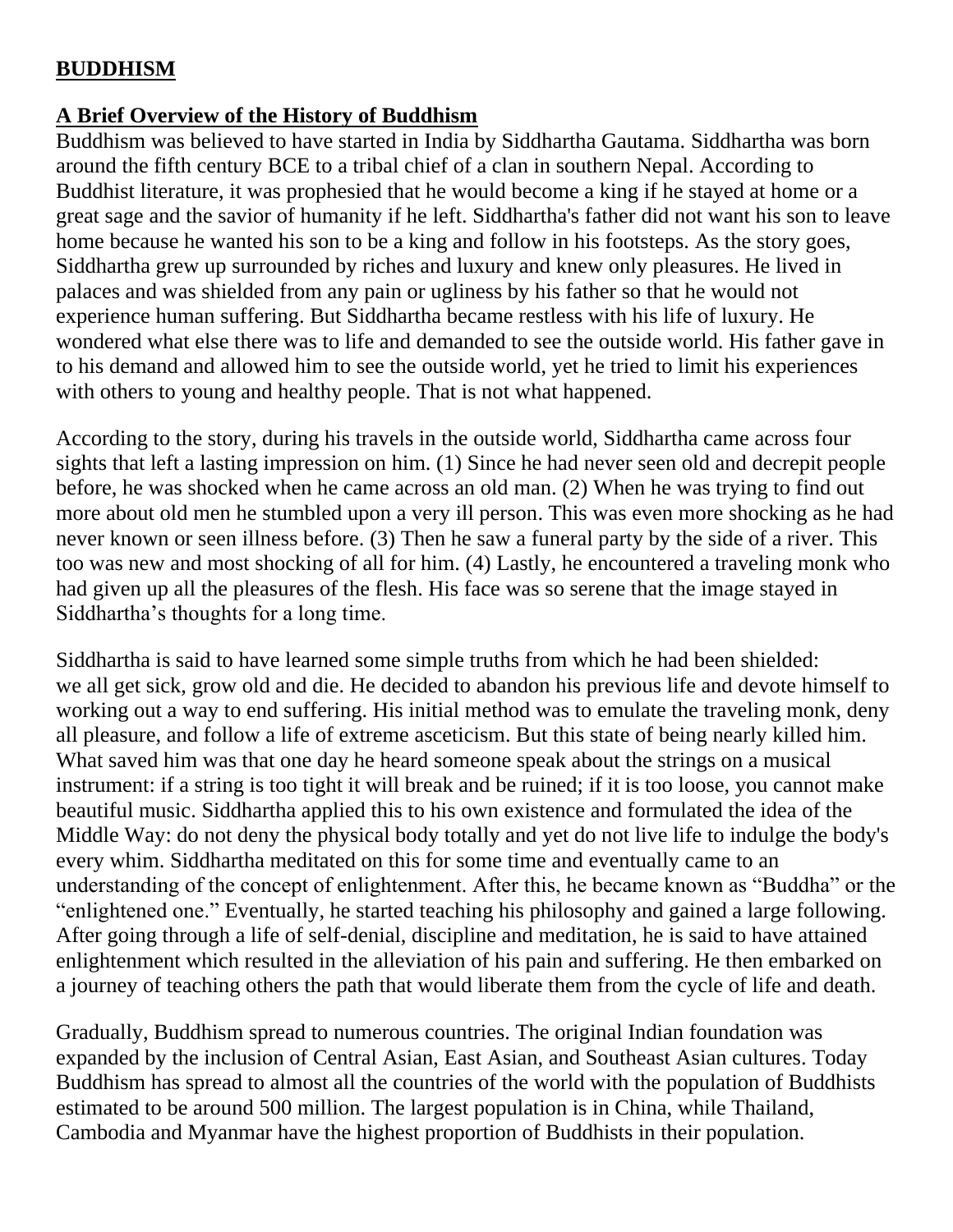Buddhism also is becoming more widely practiced in America, Australia and the United Kingdom.

Although there are many divisions or schools within Buddhism, there are two main branches which differ in some areas of focus. Theravada Buddhism focuses on individual enlightenment and experience as well as monastic life. Mahayana Buddhism focuses on collective freedom from suffering and teaching the ways to enlightenment. Zen and Tibetan Buddhism, both considered offshoots of the Mahayana tradition, are the two types of Buddhism most people in western countries practice.

# **THE KEY PRINCIPLES OF BUDDHISM**

Buddhism is different from many other faith traditions in that it is not centered on the relationship between humans and a high god. Buddhists do not believe in a personal creator God. In a sense then, Buddhism is more than a religion; it is a tradition that focuses on personal spiritual development. To many, it is more of a philosophy and a humanistic way of life which can be summed up as striving to lead a moral life; being aware of one's thoughts and actions; and developing wisdom, compassion and understanding. The key principles with which are briefly outlined below.

### **Buddhism's Four Noble Truths, the Eightfold Path and The Middle Way**

The Four Noble Truths are for those seeking enlightenment and refuge from suffering. In brief, they are: (1) Suffering exists. (2) Suffering arises from attachment to desires. (3) Suffering ceases when attachment to desire ceases. (4) Freedom from suffering is possible by practicing the Eightfold Path.

The Eightfold Path is expressed as the roads to the cessation of suffering and to enlightenment for the purpose of personal happiness and the happiness of all others. They are: (1) Right View/Right Understanding, (2) Right Thought/Right Intention, (3) Right Speech, (4) Right Action, (5) Right Livelihood, (6) Right Effort, (7) Right Mindfulness, and (8) Right Concentration. The path is usually divided by Buddhist practitioners into three sections – the wisdom section comprising of right understanding and right intention; the morality section comprising of right speech, right action and right livelihood; and the mental development section consisting of right effort, right mindfulness and right concentration.

Volumes have been written about the principles of Buddhism by numerous scholars and spokespersons. The following three brief illustrations reflect on the various components of the Buddhist perspective which relate to humanism.

-- [Paul Chiariello, a](http://appliedsentience.com/author/paulchiari/)ssistant coordinator and webmaster at the Humanist Chaplaincy at Rutgers University, has written that "Buddhism and Humanism are two geographical sides of the same philosophical coin. They're twins with the same DNA, separated at birth, and brought up by different parents.... Buddhism is Eastern Humanism and Humanism is Western Buddhism." He maintains that both have a common core in contrast to other worldviews concerning reason and compassion. For humanism, reason always has been the "Summum Bonum" (the highest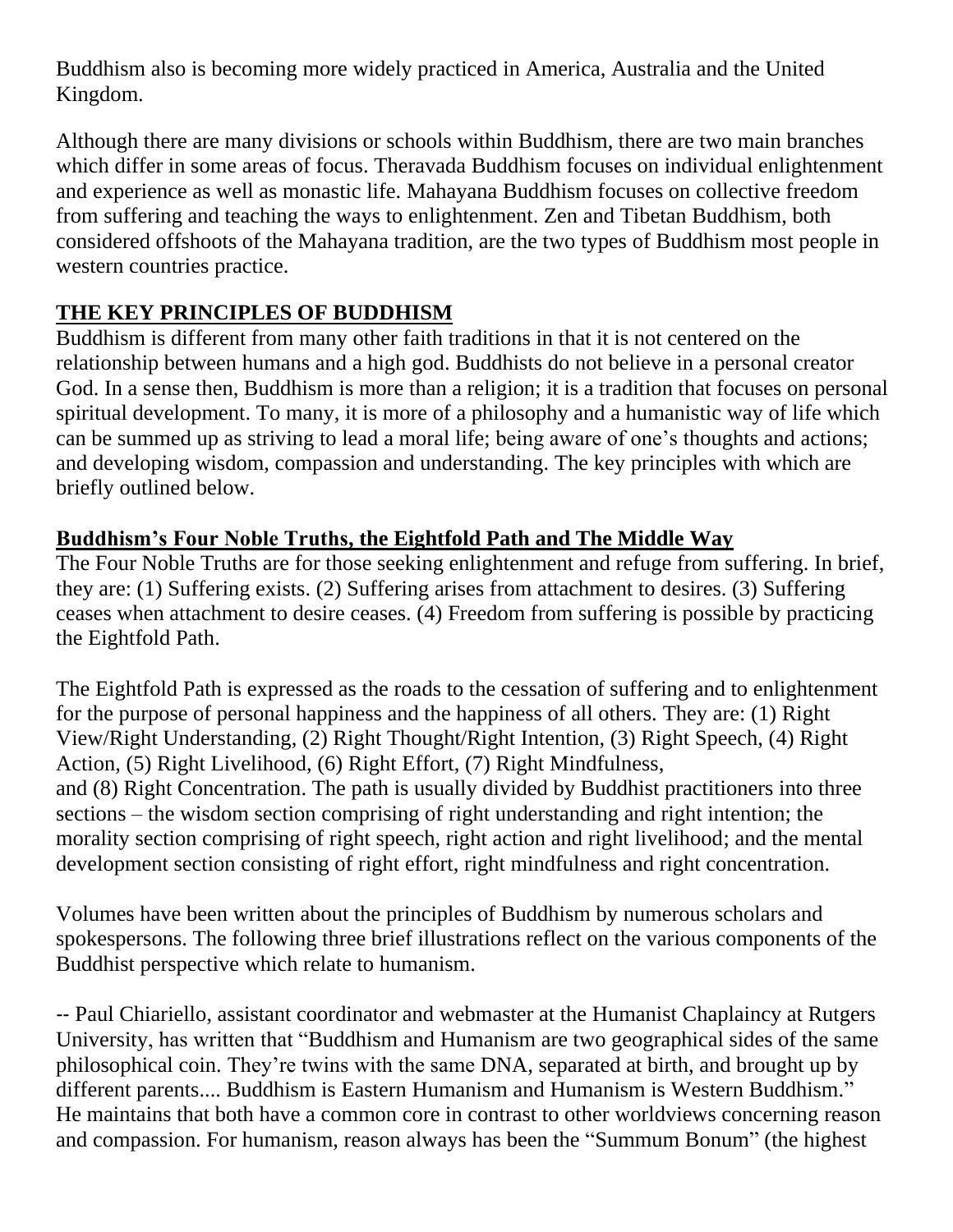good). With regard to compassion, he cites Humanist Manifesto III: "The lifestance of Humanism -- guided by reason, inspired by compassion, and informed by experience encourages us to live life well and fully." He also asserts that empathy is a central concept in both Buddhism and humanism and quotes what he termed a popular humanist notion: "If you can't determine right from wrong, you lack empathy, not religion."

[\(http://appliedsentience.com/2014/05/23/buddhism-humanism-two-sides-of-the-same-coin-part-](http://appliedsentience.com/2014/05/23/buddhism-humanism-two-sides-of-the-same-coin-part-1/) $1/$ 

-- Dr. Victor A. Gunasekara, in his book *Basic Buddhism: A Modern Introduction to the Buddha's Teaching* (3<sup>rd</sup> edition, 1997), affirms that Buddhism has an affinity with Western notions of humanism and rationalism. He asserts that ".... if humanism means what it should mean, that is the primacy of the human as against the Divine, then it conforms to the Buddhist approach." (<http://www.buddhismtoday.com/english/buddha/Teachings/basicteaching5.htm>)

**--** Dr. Gandham Appa Rao, retired professor in Madras University in India, in writing about the humanism of Buddha stated that "Gautama Buddha was a humanist par excellence" and that people are responsible for their conduct and progress. Buddhism thus makes humanity the central figure in all that affects human life. "Buddha preached kindness and pity for all life and formulated constructive methods for progress and happiness of all in human society." [\(http://www.yabaluri.org/triveni/cdweb/buddhapanchasheelahumanismjul94.htm](http://www.yabaluri.org/triveni/cdweb/buddhapanchasheelahumanismjul94.htm))

Another principle of Buddhism is "The Middle Way" which implies a balanced approach to life and the regulation of one's impulses and behavior. Buddhism itself is sometimes referred to as "The Middle Way" indicating reconciliation of the extremes of opposing views. In the broadest sense, the Middle Way refers to the actions or attitudes that will create happiness for oneself and others. In many ways it is similar to the humanist perspective that recognizes that reason and rationality should be balanced with empathy and compassion.

#### **Wisdom and Compassion**

Buddhism often is explained not as something one believes but as something one *does* in order to develop wisdom and compassion. A central tenet of Buddhism is that wisdom and compassion are inextricably linked; they too are two sides of the same coin. The Buddha taught that to realize enlightenment, a person must develop both qualities. Wisdom and compassion are sometimes compared to two wings that work together to enable birds to fly or two eyes that work together to enable one to see more clearly. These are not "principles" as such but rather deeply humanistic qualities that one works to develop.

Wisdom is to directly see and interpret for oneself and to keep an open mind; to listen to other opinions rather than being close-minded; to carefully examine facts that contradict one's beliefs rather than burying one's head in the sand; to be objective rather than prejudiced; to take time forming opinions and beliefs rather than blindly accepting what is offered to us; always being ready to change one's beliefs when facts or truth that contradicts them are presented to us.

Compassion is both an attitude and an action. It includes the qualities of sharing, readiness to give comfort, showing concern and caring; having a kind heart, being generous and helpful to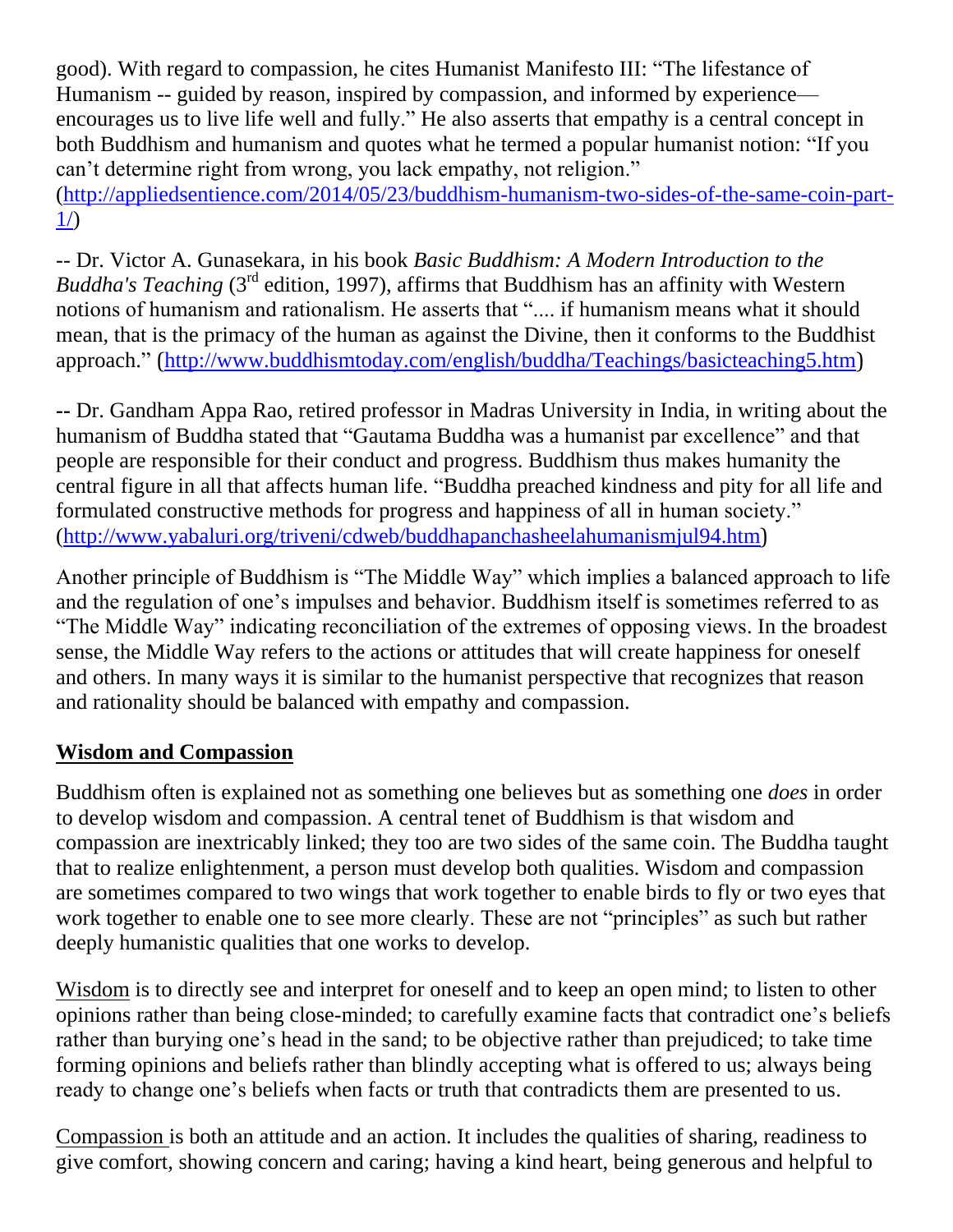fellow beings; and respecting all lives while being mindful of one's actions and words. When we see someone in distress and feel their pain as if it were our own and strive to eliminate or lessen their pain, this is compassion. All of the best in human beings and all the Buddha-like qualities like sharing, readiness to give comfort, sympathy, concern and caring all are manifestations of compassion.

As noted, much has been written about the principles of Buddhism by numerous scholars and spokespersons. We conclude this section with a reference to the one written by the Dalai Lama in *Awakening the Mind, Lightening the Heart: Core Teachings of Tibetan Buddhism*  (HarperSanFrancisco, 1995). The book is his thought-provoking perspectives on how compassion can be developed and practiced. We have selected several highly relevant passages from the book which illustrate this central and humanistic principle of Buddhism.

―... the awakening mind (is) the aspiration to achieve enlightenment for the sake of helping others."  $(p. ix)$ 

―You cultivate the awakening mind by ... resolving to work for their (all sentient beings) wellbeing."  $(p. 55)$ 

―Compassion ... is the state of mind that comes about when we focus on the sufferings of other sentient beings and cultivate a strong wish that they be free from such suffering." (p. 107)

―Whichever way you do it, the practice of taking with compassion and the practice of giving with love give rise to the special resolve to free all beings from suffering, and that leads to the awakening mind." (p. 123)

―... it is important that development of the qualities of compassion should be augmented by wisdom, and development of the qualities of wisdom should be augmented by compassion. Compassion and wisdom should be practiced in combination."  $(p.148)$ 

# **PRINCIPLES OF HUMANISM**

There are numerous sources that present the key principles of humanism. We have drawn from several of them and listed a number of them below.

# From Humanist Manifesto I (1933)

-- In place of the old attitudes involved in worship and prayer, the humanist finds his religious emotions expressed in a heightened sense of personal life and in a cooperative effort to promote social well-being.

--The goal of humanism is a free and universal society in which people voluntarily and intelligently cooperate for the common good.

(http://americanhumanist.org/Humanism/Humanist\_Manifesto\_I)

# From Humanist Manifesto II (1973)

-- From the Preface: "Humanism is an ethical process through which we all can move, above and beyond the divisive particulars, heroic personalities, dogmatic creeds, and ritual customs of past religions or their mere negation."

-- From the Closing: "We will survive and proper only in a world of shared humane values.... At the present juncture of history, commitment to all humankind is the highest commitment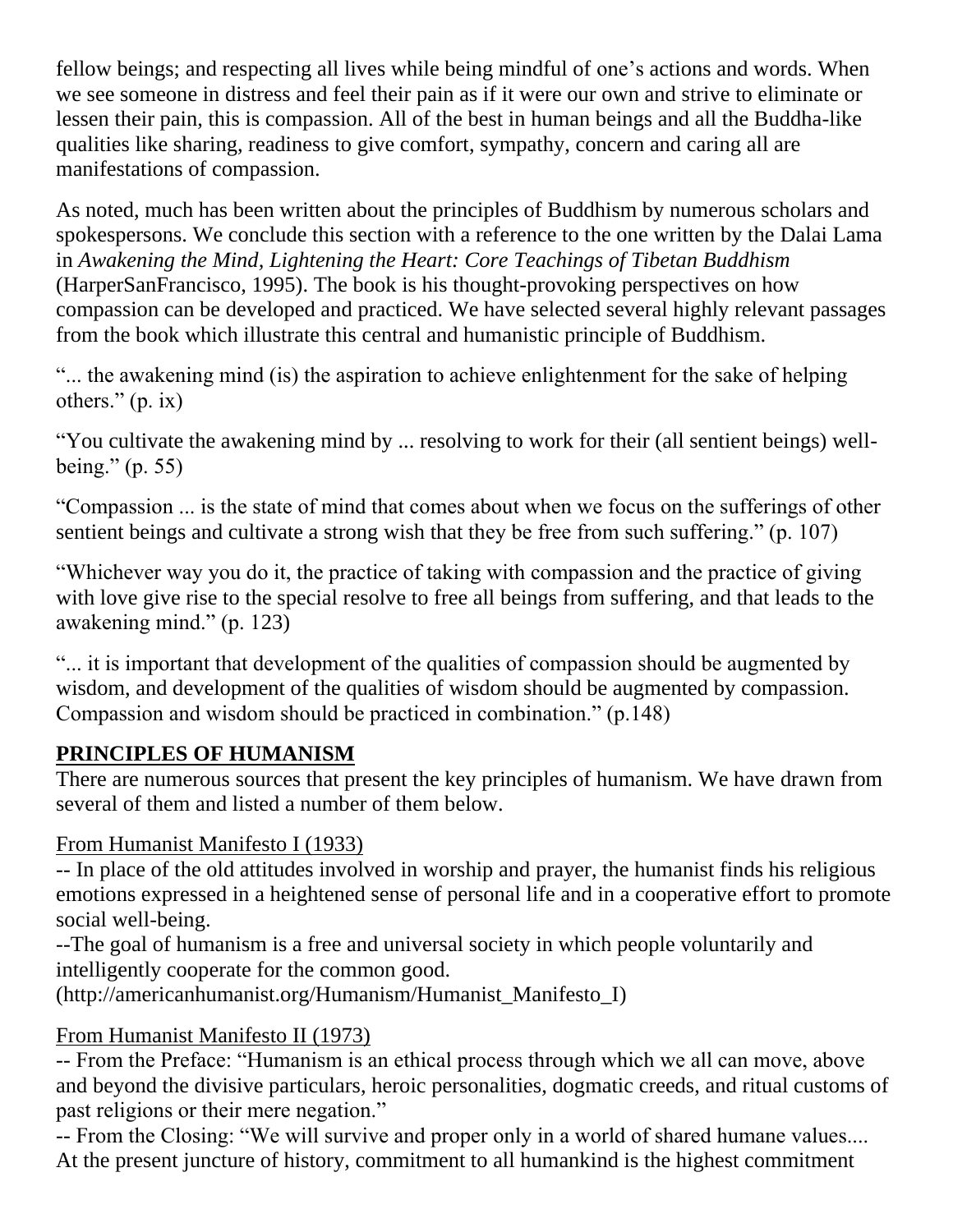of which we are capable." (http://americanhumanist.org/Humanism/Humanist\_Manifesto\_II)

### From Humanist Manifesto III: Humanism and Its Aspirations (2003)

―...Thus engaged in the flow of life, we aspire to this vision with the informed conviction that humanity has the ability to progress toward its highest ideals. The responsibility for our lives and the kind of world in which we live is ours and ours alone." (http://americanhumanist.org/Humanism/Humanist\_Manifesto\_III)

#### From the Amsterdam Declaration 2002 (International Humanist and Ethical Union)

-- Humanism is a lifestance aiming at the maximum possible fulfillment through the cultivation of ethical and creative living and offers an ethical and rational means of addressing the challenges of our times. *Humanism can be a way of life for everyone everywhere*. (Emphasis added) (http://iheu.org/humanism/the-amsterdam-declaration/)

# From "What Is Humanism?" by Fred Edwords

Former AHA Executive Director and director of the United Coalition of Reason, Fred Edwords has written prolifically about the principles of humanism. In *What Is Humanism?* he concluded: "So, with modern humanism one finds a lifestance or worldview that is in tune with modern knowledge; is inspiring, socially conscious, and personally meaningful. It is not only the thinking person's outlook but that of the feeling person as well, for it has inspired the arts as much as it has the sciences; philanthropy as much as critique. And even in critique it is tolerant, defending the rights of all people to choose other ways, to speak and to write freely, to live their lives according to their own lights. So the choice is yours. Are you a humanist? You needn't answer 'yes' or 'no.' For it isn't an either-or proposition. Humanism is yours -- to adopt or to simply draw from. You may take a little or a lot, sip from the cup or drink it to the dregs. It's up to you." (http://americanhumanist.org/humanism/What\_is\_Humanism)

While many others have voiced the central principles of humanism, few have said it more eloquently than Helen Bennett in her poem "What Humanism Means to Me" in her book, *Humanism, What's That? A Book for Curious Kids* (Prometheus Books, Amherst, NY, 2005).

Humanism means to me I've got the opportunity To realize that I am free To take responsibility.

To me, it doesn't seem so odd That many people pray to God Whenever they are feeling low -- It's just the way they have to go.

But when I do not know the way I do not feel the need to pray.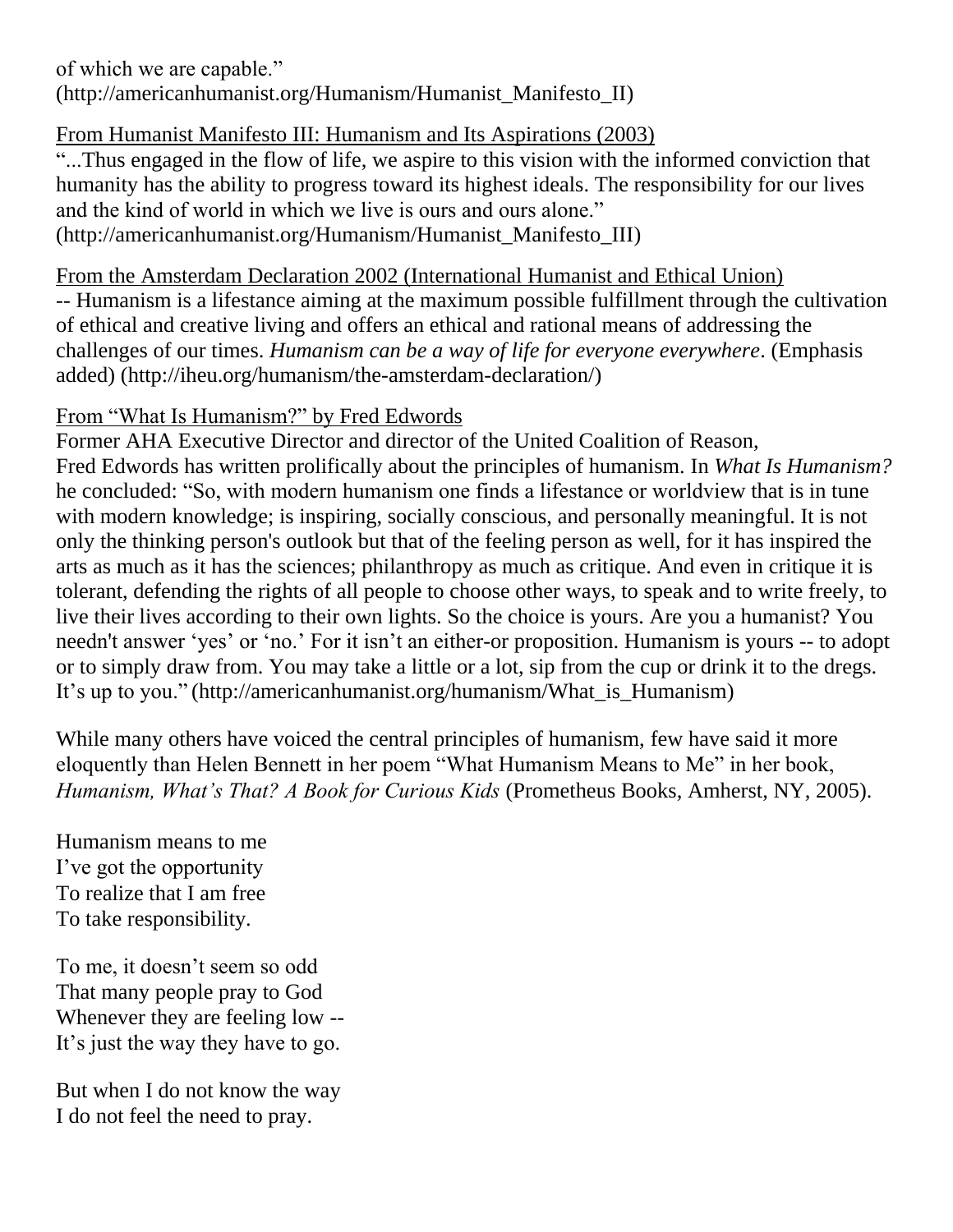I use my brain to figure out What the problem's all about.

I'm grateful that I have my eyes To see the beauty of the skies, I'm glad I have my ears to hear The voices of my friends so dear.

But best of all, my brains the one That figures out what must be done To help me run a better race, To make the world a better place.

For additional essays on Living the Humanist Life, Humanism and Traditional Religion and related issues, see: http://americanhumanist.org/Who\_We\_Are/About\_Humanism

### **Comparisons and Contrasts: On Common Ground**

In many ways, Buddhism and humanism are on common ground. The primary commonalities are the rejection of a creator deity and the emphasis on social justice and reason. The common values which various schools of Buddhism associate with humanism center on empathy and the inherent dignity of all people, as well as compassion and the values of prompting humanistic action, namely, the deep respect for human rights.

A disparity which should be noted relates to the rejection of the concept of "divine" in secular humanism. While traditional Buddhism rejects the concept of a creator god, it maintains belief in the "divine" nature of life and the sanctity of all things including mountains, rivers, plants and trees. One could think of it as re-interpreting of the idea of "divine."

*Humanism As The Next Step* (The Humanist Press, Washington, DC, revised edition, 1998) by Lloyd and Mary Morain presents an overview of the history and principles of modern humanism. However, humanism *is* the next step which a number of Buddhists already have taken, as noted below.

*Humanistic Buddhism* has been described (in a Wikipedia review) as focusing on caring for the living, working for the benefit of others, compassion and altruism. It is concerned with issues of the world rather than on how to leave the world behind. It is concerned with benefiting others rather than oneself. It is an essentially optimistic belief in the core dignity of humans and their ability to transform themselves in a positive way.

Similarly, *Buddhist Humanism* is described (also in a Wikipedia review) as a philosophical perspective based on the inherent dignity of all humans, their interdependence, and creating harmony through relationships. It is expressed through actions that contribute to the welfare of society, human rights, world peace and social justice.

In a written interview conducted by Roy Speckhardt, the Executive Director of the American Humanist Association, Mark W. Gura, the co-founder and Executive Director of the Association of Mindfulness Meditation and Secular Buddhism (www.ammsb.org), said that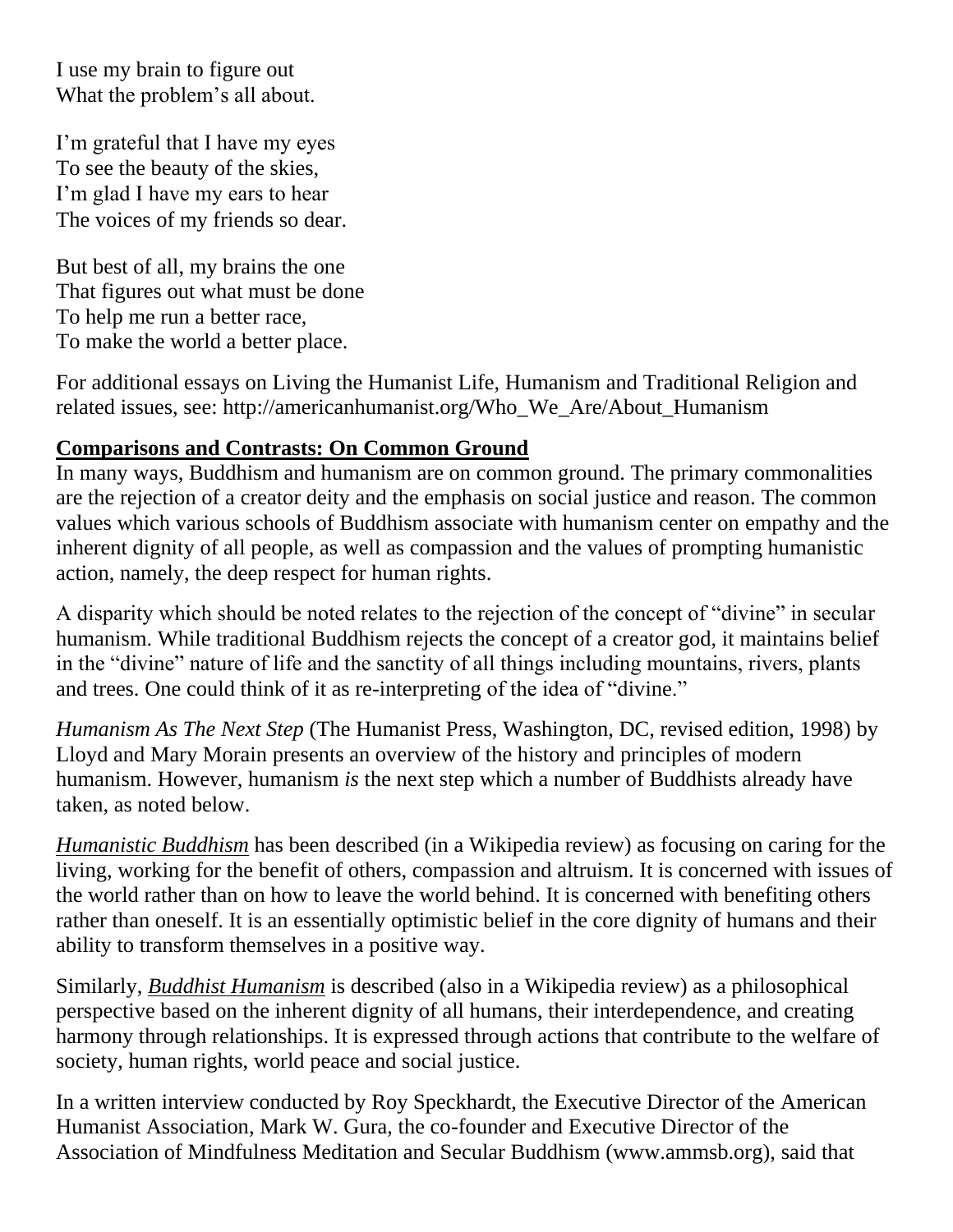Humanism, Humanistic Buddhism and Secular Buddhism are branches of the same tree. A reformation is occurring within Traditional Buddhism. Some Buddhists have become skeptical of faith-based claims and have come to the conclusion that they do not believe in gods, gurus or the supernatural, but they still practice some Buddhist techniques and traditions. These Buddhists are secularists, because they advocate only those beliefs and practices that are consistent with and corroborated by reason and science. They are Humanists, because they strive to be ethical, compassionate and charitable. In essence, they are Humanists who meditate and honor Buddhism's secular contributions. Therefore, they call themselves Humanistic or Secular Buddhists.

Brian Nicol, chair of the Mid-Warwickshire branch of Amnesty International and a member of the Coventry and Warwickshire Humanists in England, has compared Buddhism with secular humanism and stresses that both accept that people have to take responsibility for their own actions and suffer or accept the consequences. He also points out that humanists see the rewards of good action to be solely on earth and that death is the end of consciousness. He writes that "we (humanists) do not believe in reincarnation. To believe in reincarnation is an act of faith. Even Buddha offered no proof. Moreover, there is a school of Buddhist thought that plays down reincarnation (and by implication Nirvana?) as not being essential to Buddhism." [\(http://philosopedia.org/index.php/Buddha\\_-\\_Buddhism](http://philosopedia.org/index.php/Buddha_-_Buddhism))

Similarly Charles Anderson, in a presentation to the North Yorkshire Humanist Group, indicated that he was inspired by his own personal religious history "from my early upbringing as a Christian, through atheism, then Buddhism, and more recently humanism." Here is one of the most relevant excerpts from his presentation: "There were some issues I always had with Buddhism. As it turned out, these were mostly the bits I had to abandon when I became a humanist. Reincarnation and Karma are central to the idea of the Wheel of Life. The problem is though, they're both completely untestable. There is no way that you can ever tie some piece of fortune to a previous action, unless the reaction is immediate. A child born with a deformity may be reaping the consequences of evil actions in a past life, but how can we prove it? .... I realized that if I dropped my belief in karma and rebirth, which I'd always had problems with anyway, it turned out I was a humanist already." Charles Anderson's path to humanism is exceptionally interesting and we highly recommend that you read his entire story which can be found at: [http://nyhg.humanist.org.uk/Buddhism%20and%20Humanism.shtml.](http://nyhg.humanist.org.uk/Buddhism%20and%20Humanism.shtml)

There are, therefore, several concepts which Buddhist humanists would want to consider and perhaps reinterpret in order to hold to humanist ideals of reason—primarily rebirth, levitation and Karma. One of the central elements of humanism is that it is a philosophy for the "here and now" and that humanists regard human values as making sense only in the context of human life rather than in the promise of a supposed afterlife. Or as humanist philosopher Corliss Lamont stated, "This life is all ... and enough."

With regard to levitation, it is recounted that one of the miracles of Buddha was that he supposedly walked on water levitating over a stream in order to convert a Brahmin to Buddhism. Yogi Milarepa also was said to have possessed a range of abilities during levitation such as the ability to walk, rest and sleep. Humanists are skeptical about these claims.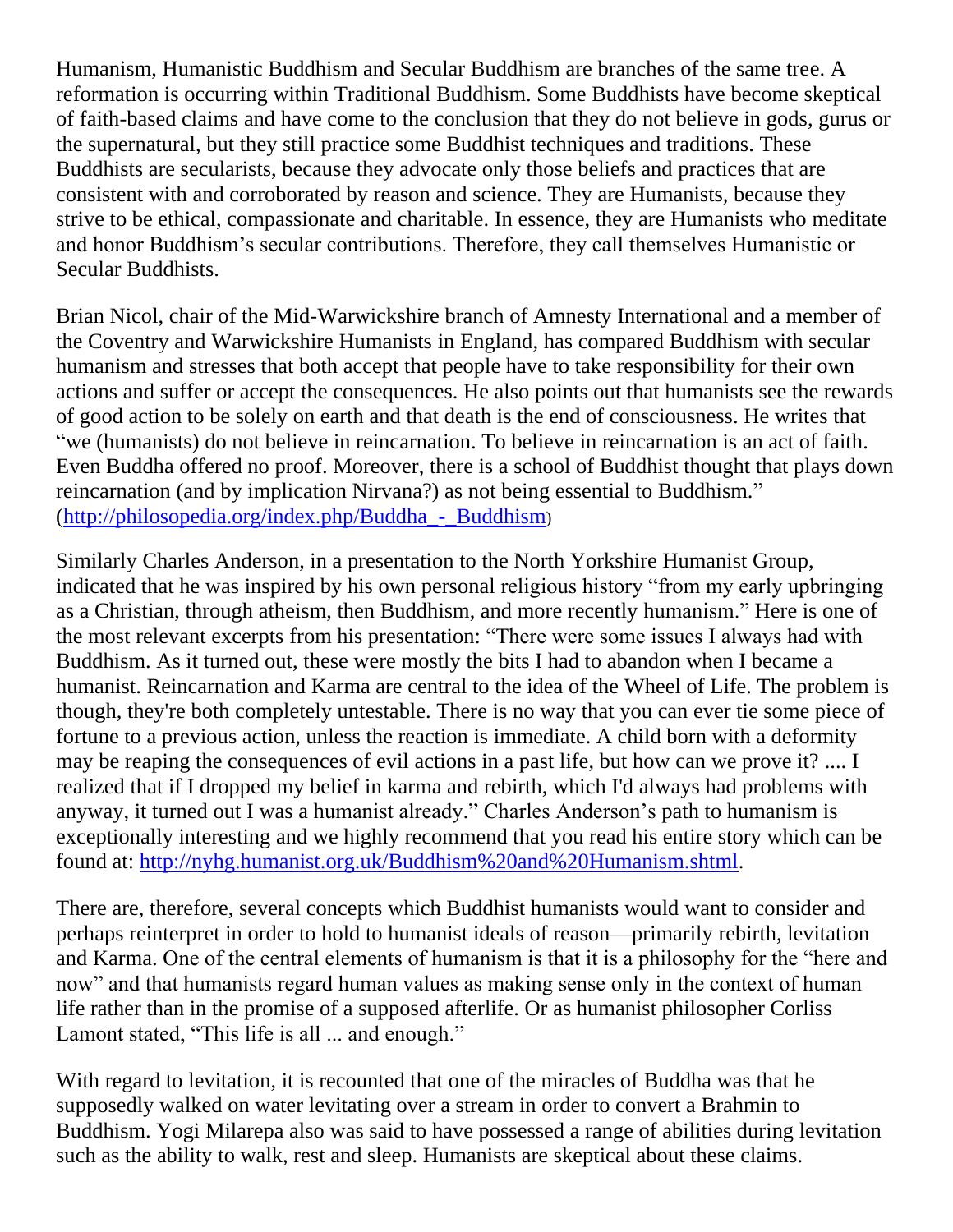Skepticism remains because evidence for such acts isn't available, and brain studies of meditating monks show that the feeling of levitation is more of a chemical/neurological reaction within the brain to a deep meditative state. For more on this issue, see Vivek Palavali's *A Mindful Life: A Brain Surgeon's Personal Experiences and Philosophical Reflections on Living Life Fully*.

Karma is worth special consideration since it can be reinterpreted in a rational way as increasing the likelihood of positive and negative feedback for positive and negative actions as opposed to a mystical force keeping everything in balance. For example, being kind to someone certainly does tend to increase the likelihood that they would counter by being kind in turn. Acts of kindness are infectious and reciprocal and help to create kindness-aware individuals and communities.

Humanists strive to embrace the moral principle in the Golden Rule, the ethic of reciprocity, and treat each other as one would like to be treated themselves -- with tolerance, consideration and compassion. The Golden Rule, a unifying humanistic principle, cannot be claimed for any one philosophy or religion. Throughout the ages, many traditions have promoted one or other versions of it. In Buddhism the Golden Rule is "Treat not others in ways that you yourself would find hurtful." (The Buddha: Udana-Varga 5-18)

### **We are on the Same Page**

When you compare the following quotations, you will see that, indeed, we are both on the same page.

―Teach this triple truth to all: A generous heart, kind speech, and a life of service and compassion are the things which renew humanity. $\degree$  – Buddha

―If I see lonely people, people who have been jailed unjustly and have lost their freedom, people who are suffering from illness, disaster or poverty, I will not abandon them. I will bring them spiritual and material comfort." -- Shrimala, the daughter of King Prasenajit and a contemporary of Buddha

―All of the world's major religions, with their emphasis on love, compassion, patience, tolerance and forgiveness can and do promote inner values. But the reality of the world today is that grounding ethics in religion is no longer adequate. This is why I am increasingly convinced that the time has come to find a way of thinking about spirituality and ethics beyond religion altogether." -- The Dalai Lama

―When you catch yourself slipping into a pool of negativity, notice how it derives from nothing other than resistance to the current situation." -- [Donna Quesada,](http://www.goodreads.com/author/show/4805989.Donna_Quesada) *Buddha in the [Classroom: Zen Wisdom to Inspire Teachers](http://www.goodreads.com/work/quotes/16103907)*

―The natural sympathy and understanding of people everywhere must be the soil in which the new humanism can thrive." -- [Daisaku Ikeda](http://www.amazon.com/Daisaku-Ikeda/e/B001HCU9PG/ref=dp_byline_cont_book_1) in "A New Humanism: The University Addresses of Daisaku Ikeda"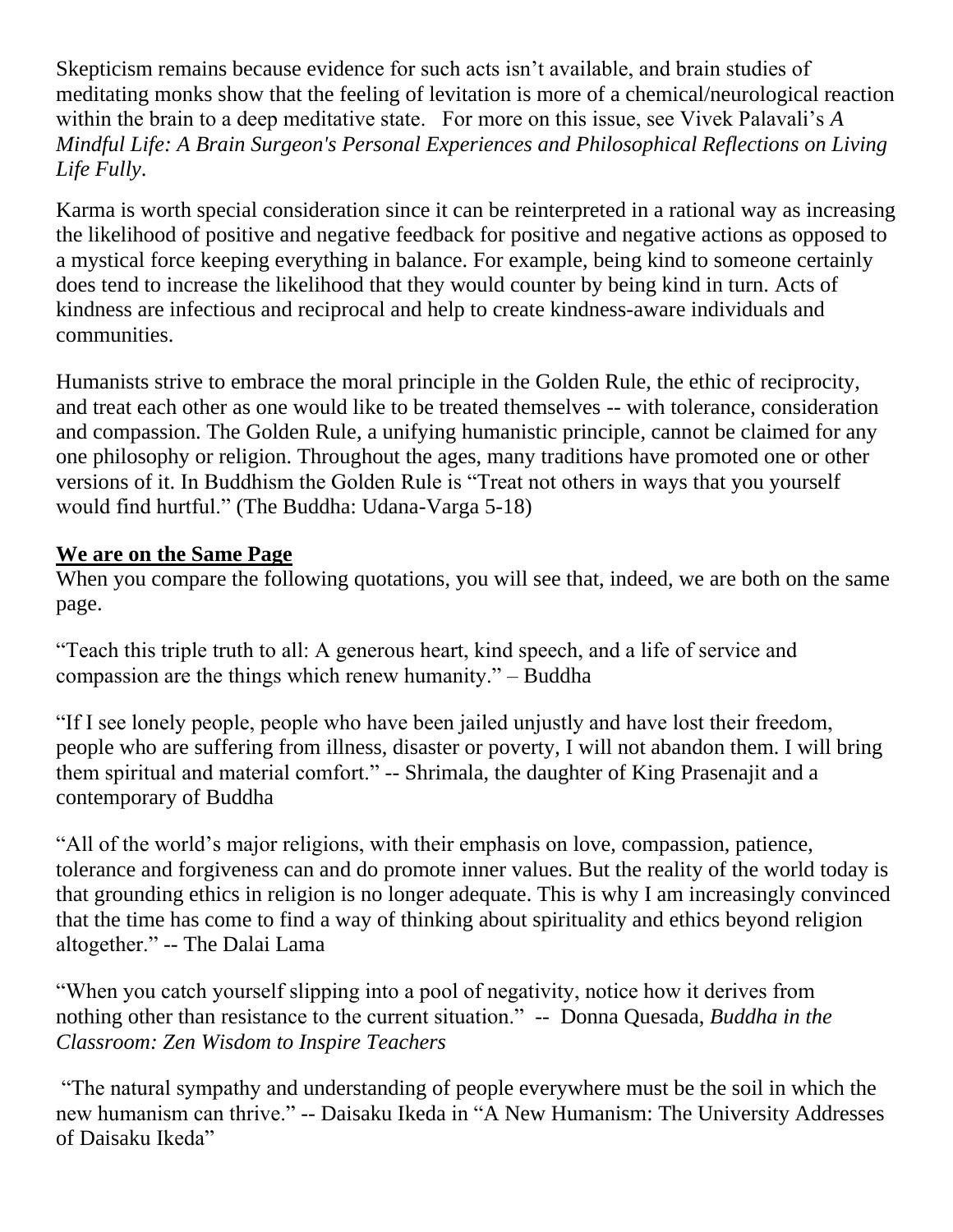―Impartial, compassionate, brave, and understanding…these are the traits that come with putting the Noble Eightfold Path into practice. By following this path, anyone can become the kind of leader the Buddha hoped to see -- a leader of peace." -- [Victoria Stoklasa,](http://www.goodreads.com/author/show/7112636.Victoria_Stoklasa) *[Buddhism and Politics: Citizens, Politicians, and the Noble Eightfold Path](http://www.goodreads.com/work/quotes/26427720)*

―The manifestation of humanism is evident in Buddhist teachings. For example, the concept of Noble Eightfold Path (or the way leading to the cessation of suffering) in Agama Sutra and the spirit of altruism (or compassion) in Mahayana Buddhism are based on the beliefs of self respect and goodwill toward other individuals; both are fundamental viewpoints of humanism." -- Xiao Lihua, National Taiwan University in "The Spirit of Humanism in Buddhism"

Lastly we will share a number of insightful statements by Pema Chödrön, an ordained nun and notable [American](http://en.wikipedia.org/wiki/Americans) figure in [Tibetan Buddhism.](http://en.wikipedia.org/wiki/Tibetan_Buddhism) A prolific author, she has conducted workshops, seminars, and meditation retreats in [Europe,](http://en.wikipedia.org/wiki/Europe) [Australia,](http://en.wikipedia.org/wiki/Australia) and throughout [North](http://en.wikipedia.org/wiki/North_America)  [America.](http://en.wikipedia.org/wiki/North_America)

―Compassion is not a relationship between the healer and the wounded. It's a relationship between equals. Only when we know our own darkness well can we be present with the darkness of others. Compassion becomes real when we recognize our shared humanity."

We don't set out to save the world; we set out to wonder how other people are doing and to reflect on how our actions affect other people's hearts."

"Better to join in with humanity than to set ourselves apart."

"Compassionate action involves working with ourselves as much as working with others."

―It is unconditional compassion for ourselves that leads naturally to unconditional compassion for others."

When we talk of compassion, we usually mean working with those less fortunate than ourselves. Because we have better opportunities, a good education, and good health, we should be compassionate toward those poor people who don't have any of that. However, in working with the teachings on how to awaken compassion and in trying to help others, we might come to realize that compassionate action involves working with ourselves as much as working with others. Compassionate action is a practice, one of the most advanced. There's nothing more advanced than relating with others. There's nothing more advanced than communication -- compassionate communication."

―Throughout my life, until this very moment, whatever virtue I have accomplished, including any benefit that may come from this book, I dedicate to the welfare of all beings. May the roots of suffering diminish. May warfare, violence, neglect, indifference, and addiction also decrease.

May the wisdom and compassion of all beings increase, now and in the future. May we clearly see all the barriers we erect between ourselves and others to be as insubstantial as our dreams.

May we appreciate the great perfection of all phenomena.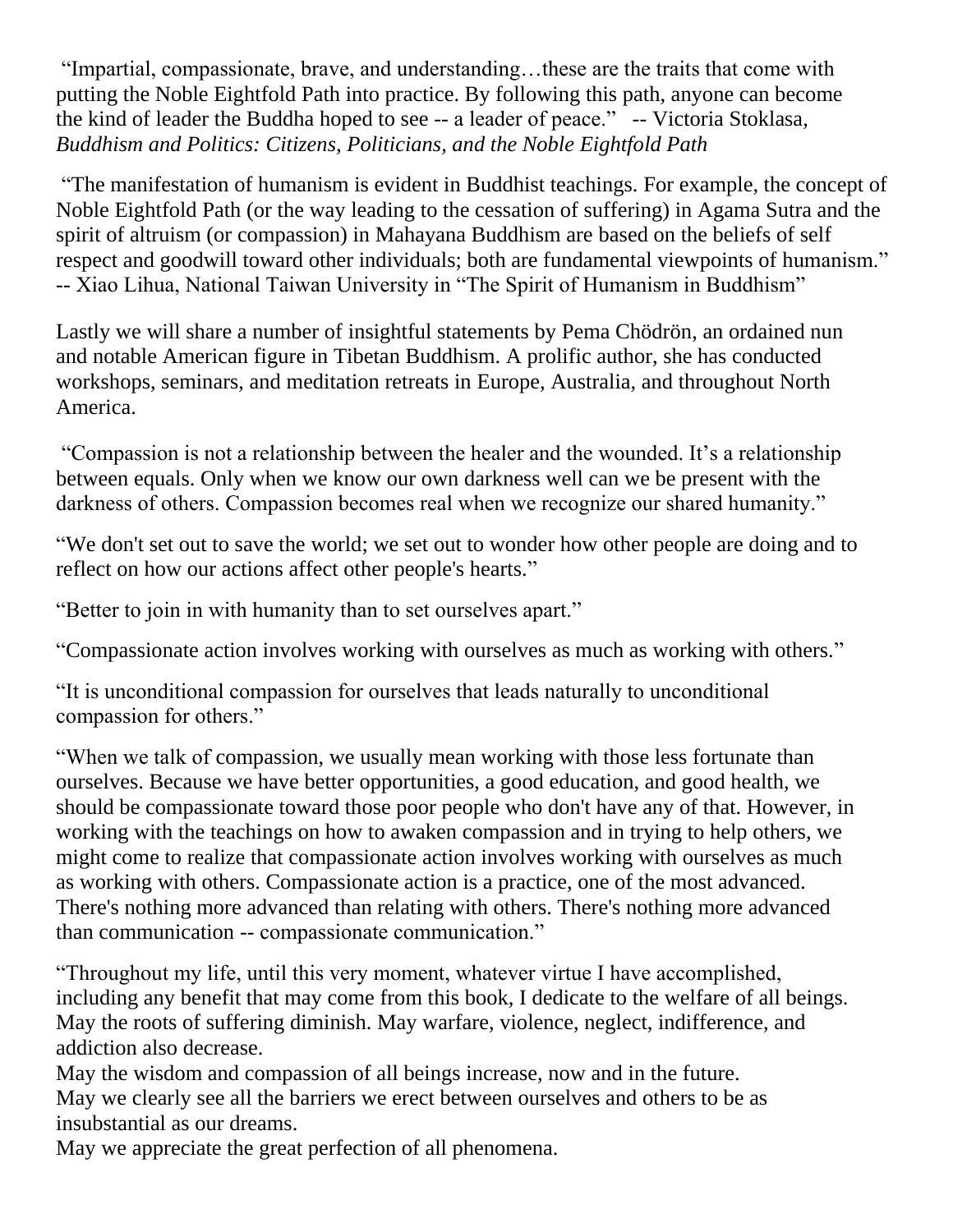May we continue to open our hearts and minds, in order to work ceaselessly for the benefit of all beings.

May we go to the places that scare us.

May we lead the life of a warrior."

-- [Pema Chödrön,](http://www.goodreads.com/author/show/8052.Pema_Ch_dr_n) *[The Places That Scare You: A Guide to Fearlessness in Difficult Times](http://www.goodreads.com/work/quotes/183281)*

\*\*\*\*\*\*\*\*\*\*\*\*\*\*\*\*\*\*\*\*\*\*\*\*\*\*\*\*\*\*\*\*\*\*\*\*\*\*\*\*\*\*\*\*\*\*\*\*\*\*\*\*\*\*\*\*\*\*\*\*\*\*\*\*\*\*\*\*\*\*\*\*\*\*\*\*\*

―Humanism is a rational philosophy informed by science, inspired by art, and motivated by compassion. Affirming the dignity of each human being, it supports the maximization of individual liberty and opportunity consonant with social and planetary responsibility. It advocates the extension of participatory democracy and the expansion of the open society, standing for human rights and social justice. Free of supernaturalism, it recognizes human beings as a part of nature and holds that values -- be they religious, ethical, social, or political - have their source in human experience and culture. Humanism thus derives the goals of life from human need and interest rather than from theological or ideological abstractions, and asserts that humanity must take responsibility for its own destiny." -- *The Humanist Magazine*, the official publication of the American Humanist Association

―In my view, humanism relies on reason and compassion. Reason guides our attempt to understand the world about us. Both reason and compassion guide our efforts to apply that knowledge ethically, to understand other people, and have ethical relationships with other people.‖ -- Molleen Matsumura was a humanist activist, writer and editor as well as a project director for the National Center for Science Education.

―Why shouldn't I consider others? These ultimate moral questions, like all ultimate questions, can be desperately difficult to answer.... Myself, I think the only possible answer to this question is the humanist one – because we are naturally social beings; we live in communities; and life in any community, from the family outwards, is much happier, and fuller, and richer if the members are friendly and co-operative than if they are hostile and resentful." -- Margaret Knight was a British psychologist and broadcaster who often spoke on the issues of morality without religion.

"As a Humanist, I believe enhancing human welfare is our primary moral goal. Other goals might include minimizing suffering, making decisions that are fair, and enhancing human freedom and dignity. I think the evidence shows that these and others are universal human goals. My simple answer to where humanist ethics are grounded is they are based on reason, compassion, responsibility, and belief in the worth and dignity of each human being." *--* Michael Werner, former president of the American Humanist Association

―As humanists, we must first learn about the barriers that the less fortunate face, then work alongside them to eliminate these barriers. We should not only help provide for their immediate and short-term needs, but to also help them access resources that will make them independent of the compassion and empathy of others, and allow them to achieve long-term self-sufficiency and economic freedom." -- [Armineh Noravian](http://thehumanist.com/contributors/armineh-noravian) is an engineering management consultant and a humanist activist in California.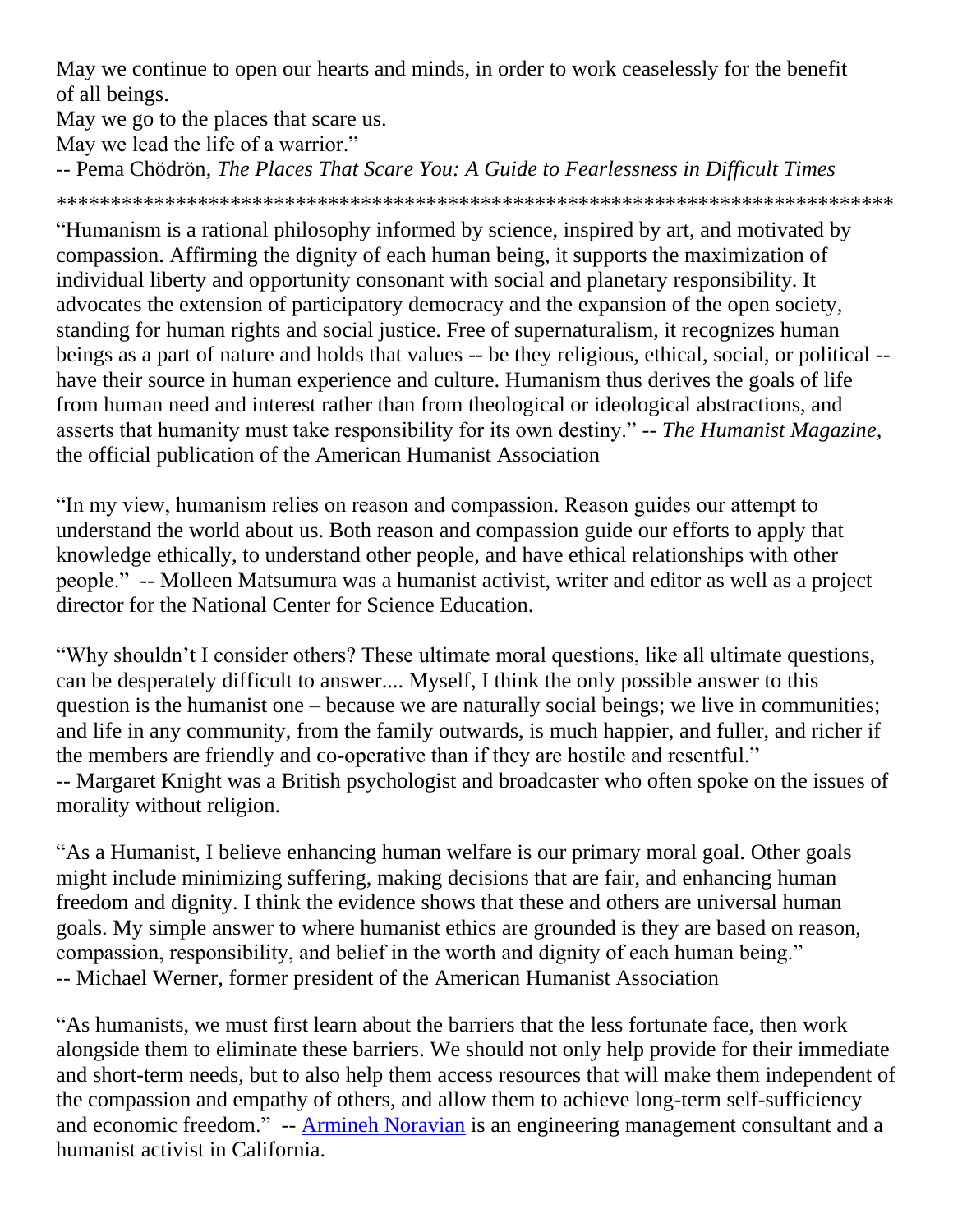―I feel no need for any other faith than my faith in the kindness of human beings. I am so absorbed in the wonder of earth and the life upon it that I cannot think of heaven and angels." -- Pearl S. Buck

"The word 'humanism' has more than one meaning -- Generally, it implies a desire to think for yourself; to 'do your own thing'; to accept the results of free inquiry, whatever they may be; and to act in accordance with those results, in the light of reason and in co-operation with others, for the promotion of human happiness." -- Barbara Smoker, *[Humanism](http://www.humanism.org.uk/site/shop/shopproduct.asp?id=159&parent=514&root=514&cat=514&level=1&pageNo=%E2%88%8F=524&from=prodlist)* 

―The Humanist view of life is progressive and optimistic, in awe of human potential, living without fear of judgment and death, finding enough purpose and meaning in life, love and leaving a good legacy." -- Polly Toynbee, British Humanist Association

\*\*\*\*\*\*

An interesting and highly relevant footnote is the 2008 findings of the Pew Forum on Religion and Public Life. The study indicated that 45% of the Buddhist population in the United States believes that "God is an Impersonal Force" and 19% do not hold a belief in God at all. This translates into approximately 9.9 million American Buddhists who hold a non-traditional theistic belief and approximately 930,000 who are atheist.

You wouldn't be alone in adding the humanist identity to your Buddhism.

# **A Brief History of Secular Buddhism**

For 2,500 years: Buddhist meditation was practiced by monks—these practices are older than Christianity and Islam. Meditation was not generally taught to lay people.

19th century: Buddhism came to the attention of Western intellectuals.

1890's-1950's: Buddhist meditation was first taught to laypeople en-mass: Burmese monks: Ledi Sayadaw, Webu Sayadaw and Saya Thetgyi taught meditation to lay meditation teachers such as Sayaguyi U Ba Khin.

1960's: Sayagyi U Ba Khin teaches S.N. Goenka and after 1976 Goenka creates hundreds of secular meditation centers that teach Vipassana a form of mindfulness meditation and proto-Secular Buddhism.

1979: Jon Kabat-Zin founded the Mindfulness-Based Stress Reduction (MBSR) program at the University of Massachusetts to treat the chronically ill.

2011: Stephen Batchelor published the book "Buddhist Atheist." Small local and online Secular Buddhist groups form around the world